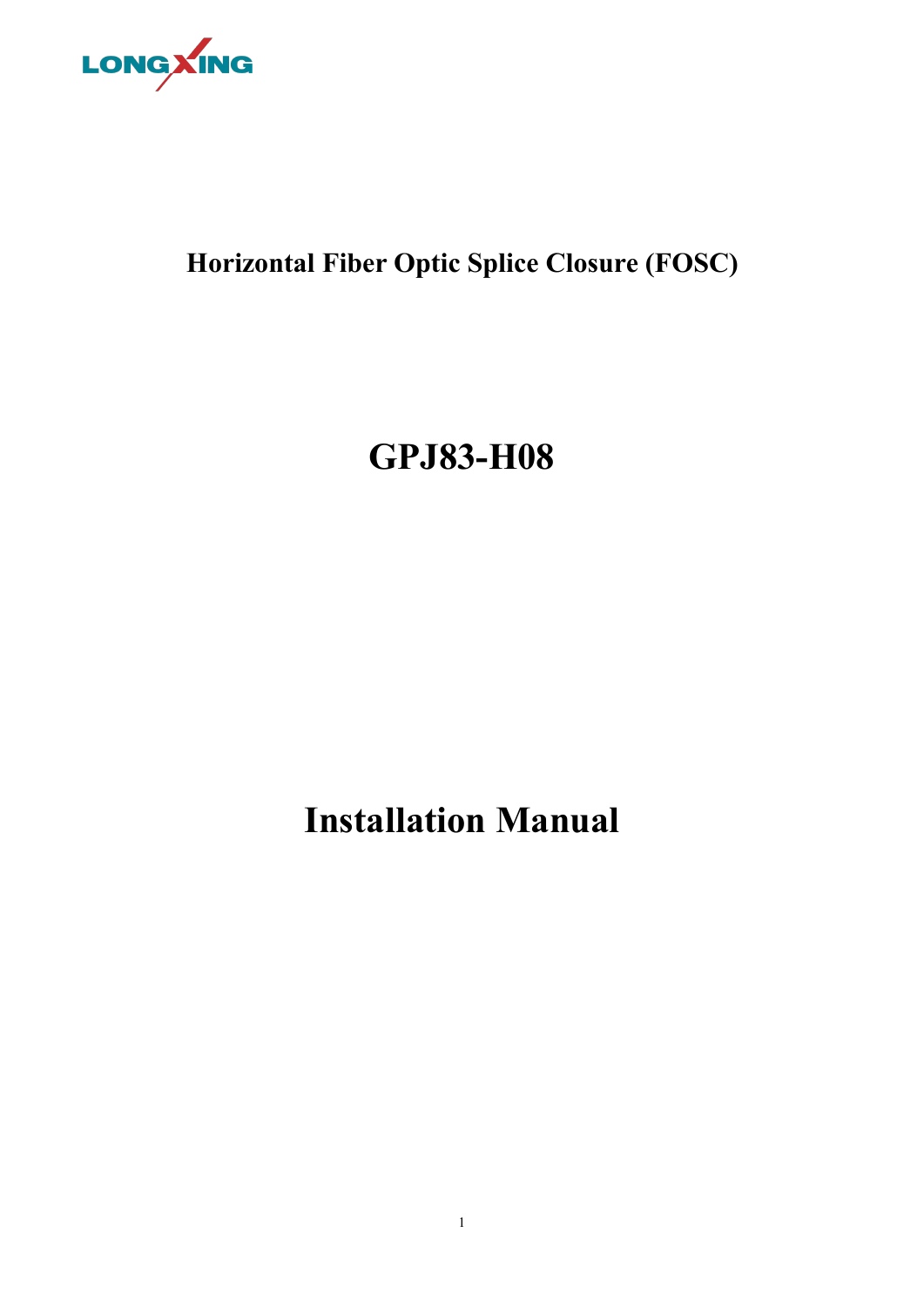

## **1. Scope of application**

This Installation Manual is suit for the Fiber Optic Splice Closure (Hereafter abbreviated as FOSC), as the guidance of proper installation.

The scope of application is: aerial, underground, wall-mounting, duct-mounting, handhole-mounting. The ambient temperature ranges from -40℃ to +65℃.

## **2. Basic structure and configuration**

#### **2.1 Dimension and capacity**

| Outside dimension $(L*W*H)$    | 340mm*150mm*70mm                                         |
|--------------------------------|----------------------------------------------------------|
| Weight (excluding outside box) | $1500g-2000g$                                            |
| Number of inlet/outlet ports   | 2 pieces on each side (total 4 pieces)                   |
| Diameter of fiber cable        | $\Phi$ 5mm- $\Phi$ 16mm                                  |
| Capacity of FOSC               | Bunchy: 12 cores - 48 cores; Ribbon: 36 cores - 72 cores |

## **2.2 Main components**

| No.            | Name of      | Quantity   | <b>Remarks</b><br><b>Usage</b>    |                            |
|----------------|--------------|------------|-----------------------------------|----------------------------|
|                | components   |            |                                   |                            |
| $\mathbf{1}$   | Housing      | 1 set      | Protecting fiber cable splices in | Internal diameter:         |
|                |              |            | whole                             | $270*100*60$ (mm)          |
| $\overline{2}$ | Fiber optic  | max. 2 pcs | Fixing heat shrinkable protective | Suitable for:              |
|                | splice tray  | (bunchy)   | sleeve and holding fibers         | Bunchy:12,24(cores)        |
|                | (FOST)       | max.2 pcs  |                                   | Ribbon:3 (pieces)          |
|                |              | (ribbon)   |                                   |                            |
| 3              | Foundation   | 1 set      | Fixing reinforced core of fiber-  |                            |
|                |              |            | cable and FOST                    |                            |
| $\overline{4}$ | Seal fitting | 1 set      | Sealing between FOSC cover and    |                            |
|                |              |            | FOSC bottom                       |                            |
| 5              | Port plug    | 4 pieces   | Sealing empty ports               |                            |
| 6              | Earthing     | 1 set      | Deriving metallic components of   | Configuration<br>as<br>per |
|                | deriving     |            | fiber cable in FOSC for earthing  | requirement                |
|                | device       |            | connection                        |                            |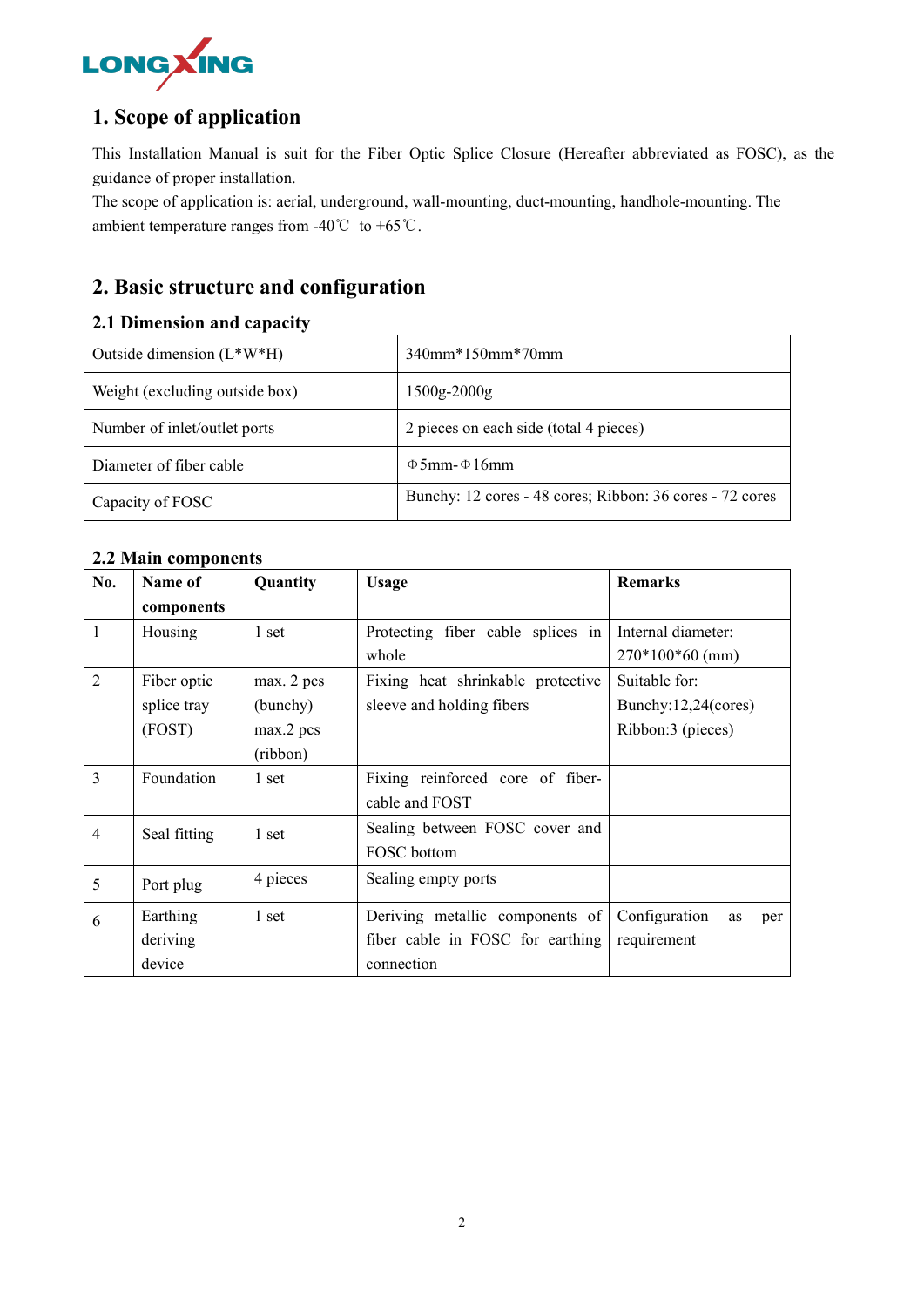

## **2.3 Main accessories and special tools**

| No.            | Name of accessories | Quantity      | <b>Usage</b>                    | <b>Remarks</b>      |
|----------------|---------------------|---------------|---------------------------------|---------------------|
| 1              | Heat shrinkable     |               | Protecting fiber splices        | Configuration as    |
|                | protective sleeve   |               |                                 | per capacity        |
| 2              | Nylon tie           |               | Fixing fiber with protective    | Configuration as    |
|                |                     |               | coat                            | per capacity        |
| 3              | Insulation tape     | 1 roll        | Enlarging diameter of fiber     |                     |
|                |                     |               | cable for easy fixing           |                     |
| 4              | Seal tape           | 1 roll        | Enlarging diameter of fiber     | Configuration as    |
|                |                     |               | cable which fits in with seal   | per specification   |
|                |                     |               | fitting                         |                     |
| 5              | Hanging hook        | 1 set         | For aerial use                  |                     |
| 6              | Earthing wire       | 1 piece       | Putting through between         |                     |
|                |                     |               | earthing devices                |                     |
| $\overline{7}$ | Abrasive cloth      | 1 piece       | Scratching fiber cable          |                     |
| 8              | Labeling paper      | 1 piece       | Labeling fiber                  |                     |
| 9              | Special wrench      | 1 pieces      | Fixing bolts, tightening nut of |                     |
|                |                     |               | reinforced core                 |                     |
| 10             | Buffer tube         | to be decided | Hitched to fibers and fixed     | Configuration<br>as |
|                |                     | by customers  | with FOST, managing buffer      | per requirement     |
| 11             | Desiccant           | 1 bag         | Put into FOSC before sealing    |                     |
|                |                     |               | for desiccating air.            |                     |

## **3. Necessary tools for installation**

## **3.1 Supplementary materials (to be provided by operator)**

| <b>Name of materials</b> | <b>Usage</b>                 |
|--------------------------|------------------------------|
| Scotch tape              | Labeling, temporarily fixing |
| Ethyl alcohol            | Cleaning                     |
| Gauze                    | Cleaning                     |

## **3.2 Special tools (to be provided by operator)**

| Name of tools  | <b>Usage</b>                             |
|----------------|------------------------------------------|
| Fiber cutter   | Cutting off fibers                       |
| Fiber stripper | Strip off protective coat of fiber cable |
| Combo tools    | Assembling FOSC                          |

## **3.3 Universal tools (to be provided by operator)**

| <b>Usage and specification</b><br>Name of tools |  |  |  |  |  |  |
|-------------------------------------------------|--|--|--|--|--|--|
|-------------------------------------------------|--|--|--|--|--|--|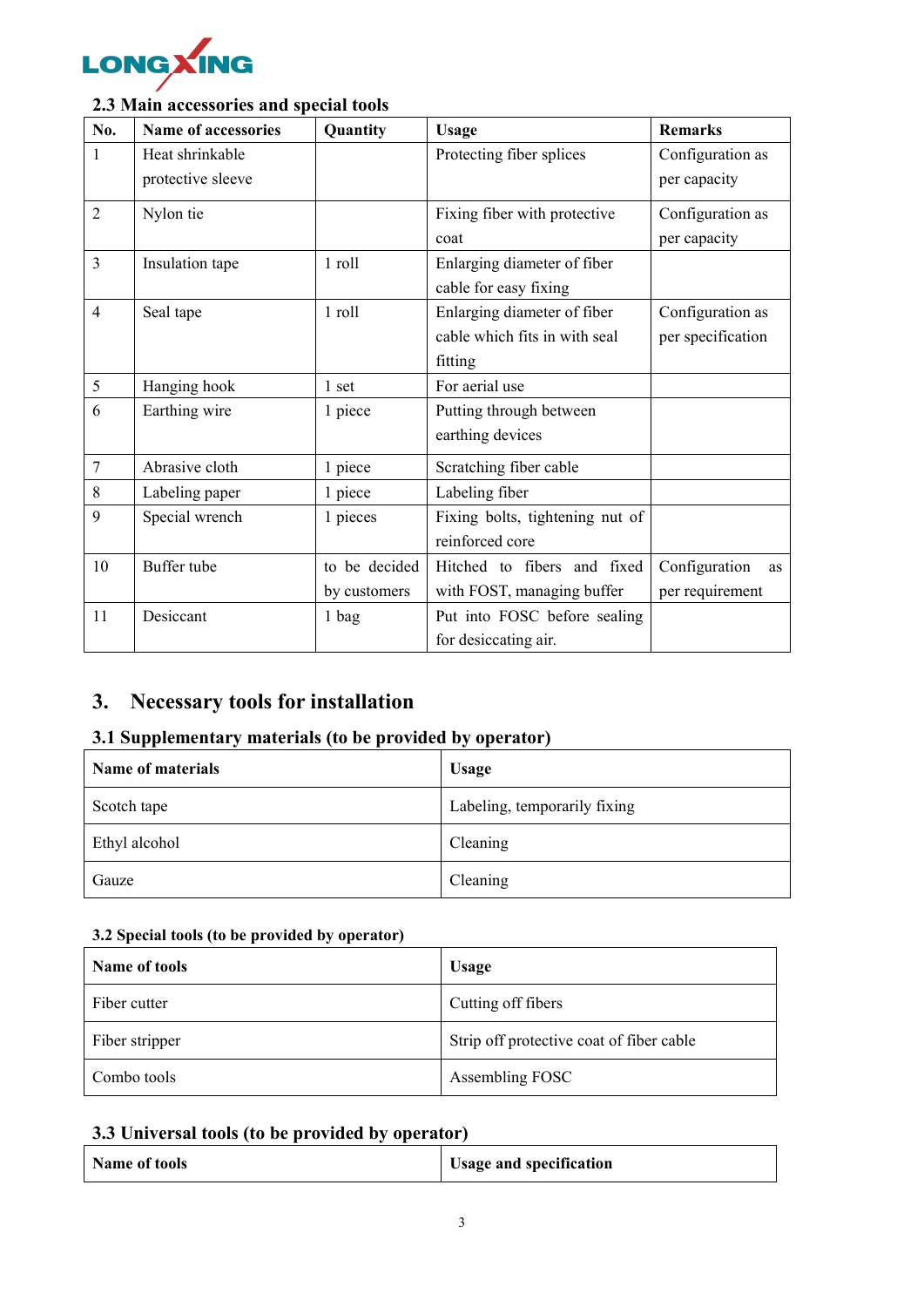

| Band tape          | Measuring fiber cable                   |
|--------------------|-----------------------------------------|
| Pipe cutter        | Cutting fiber cable                     |
| Electrical cutter  | Take off protective coat of fiber cable |
| Combination pliers | Cutting off reinforced core             |
| Screwdriver        | Crossing/Paralleling screwdriver        |
| Scissor            |                                         |
| Waterproof cover   | Waterproof, dustproof                   |
| Metal wrench       | Tightening nut of reinforced core       |

## **3.4 Splicing and testing instruments (to be provided by operator)**

| Name of instruments            | <b>Usage and specification</b> |
|--------------------------------|--------------------------------|
| <b>Fusion Splicing Machine</b> | Fiber splicing                 |
| <b>OTDR</b>                    | Splicing testing               |
| Provisional splicing tools     | Provisional testing            |

Notice: The above-mentioned tools and testing instruments should be provided by the operators themselves.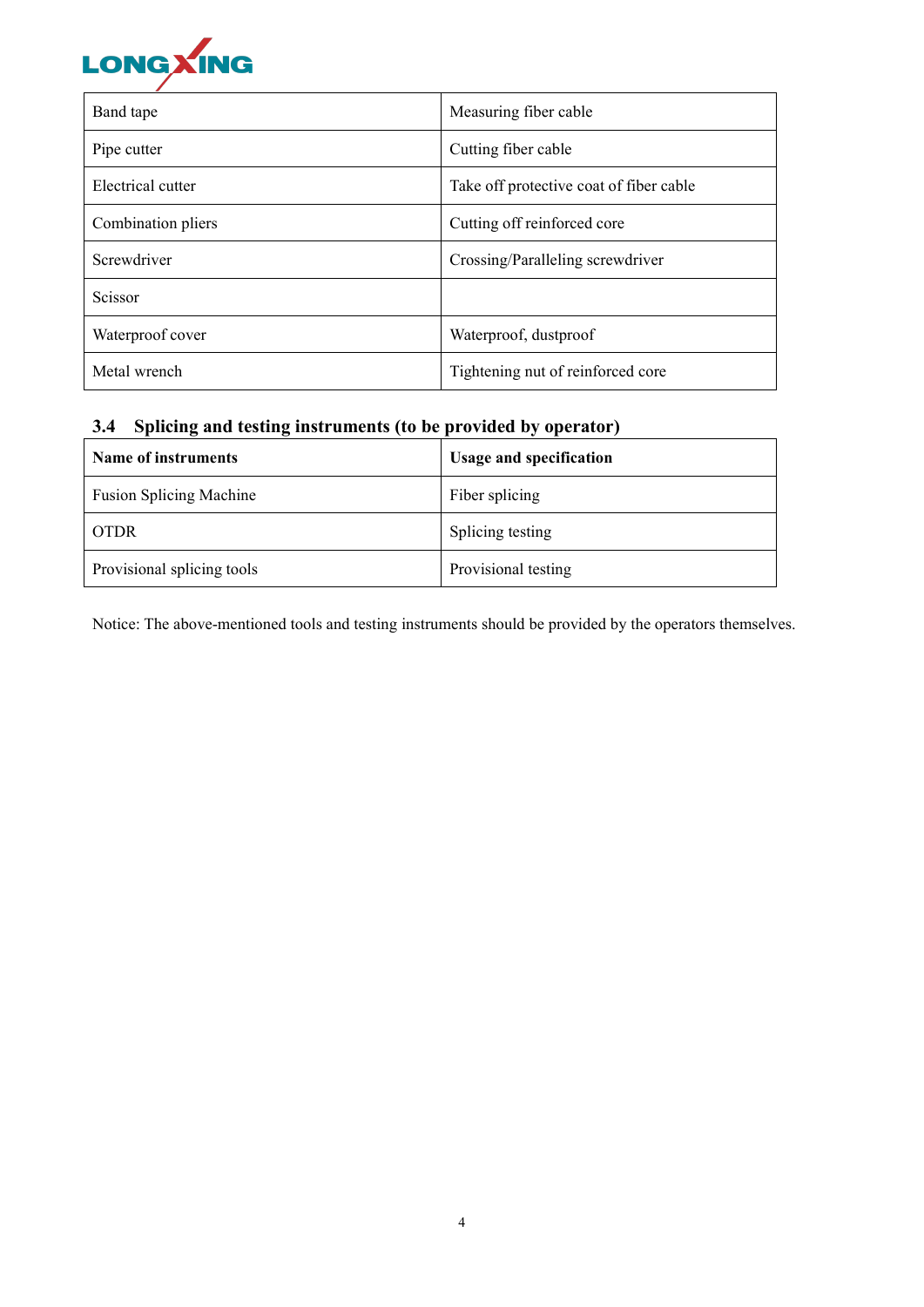

## **4. Installation flow chart**



## **5. The process of installing FOSC**

#### **5.1 Step One - Open the closure**

- 5.1.1 Cleaning the locale and determine where to install the FOSC and then place fiber cables required.
- 5.1.2 Check whether the main components and accessories have been well prepared inside the package.

#### 5.1.3 Open the closure

Unscrew fixing bolts and open the closure by lifting the unscrewed bolts with no need completely unbolting to avoid loosing.

5.1.4 See Drawing 1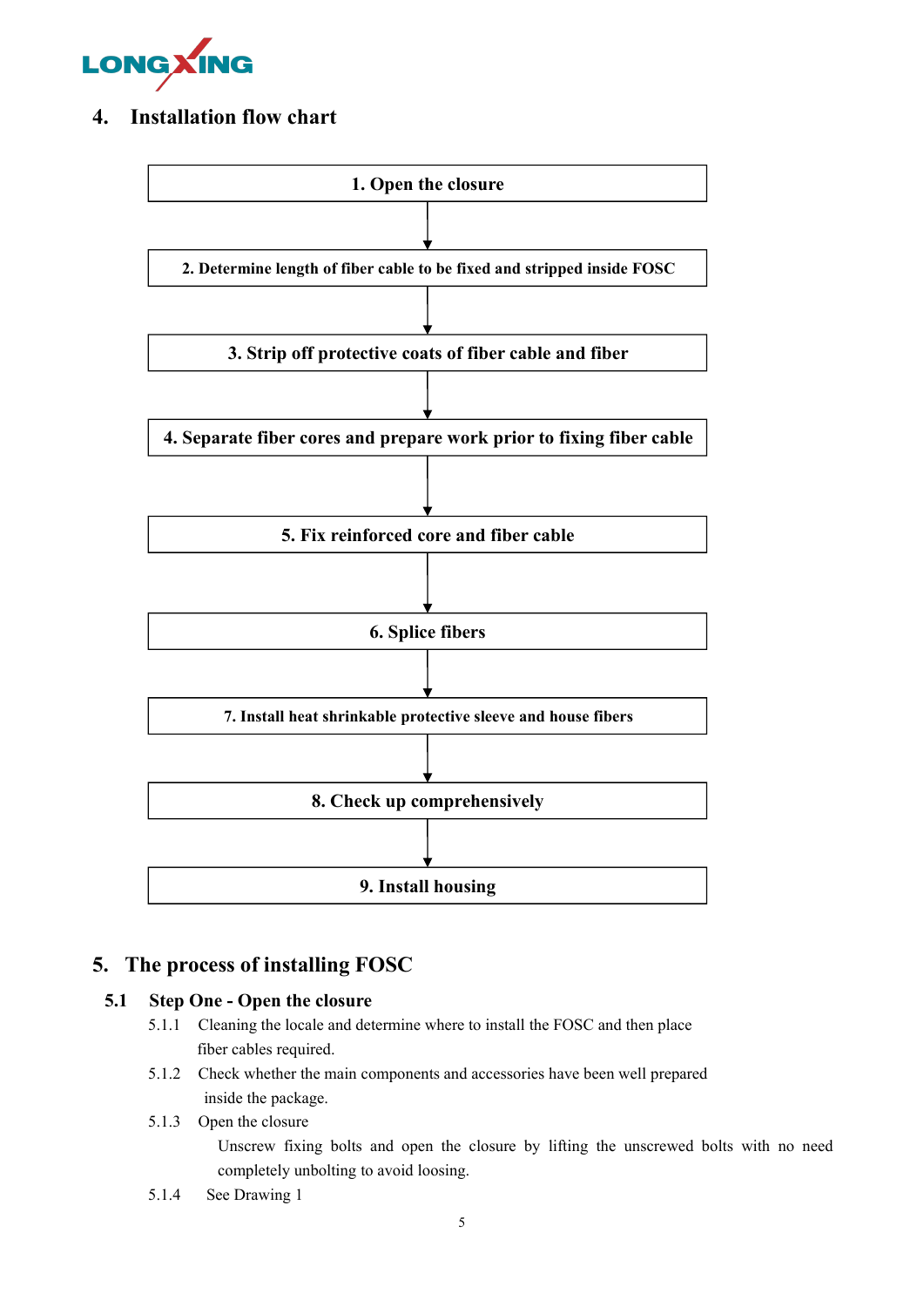

**Important issues:** If the weather condition is not good enough, then a tent must be pitched for waterproof and dustproof.



## **5.2 Step Two -Determine length of fiber cable to be fixed and stripped inside FOSC**

5.2.1 ①. Fiber cable in 55mm length: the distance from seal fitting to fibercable pressboard

- ②. Fiber cable in 2020mm length: it is used to be winded and spliced after stripping.
- ③. Fiber with protective coat in 420mm length: the distance from the fixing point of fiber cable to the fixing point of FOST (fiber optic splice tray).
- ④. Fiber in 1600mm length: after stripping off the protective coat, it is to be winded inside the FOST after splicing with other fibers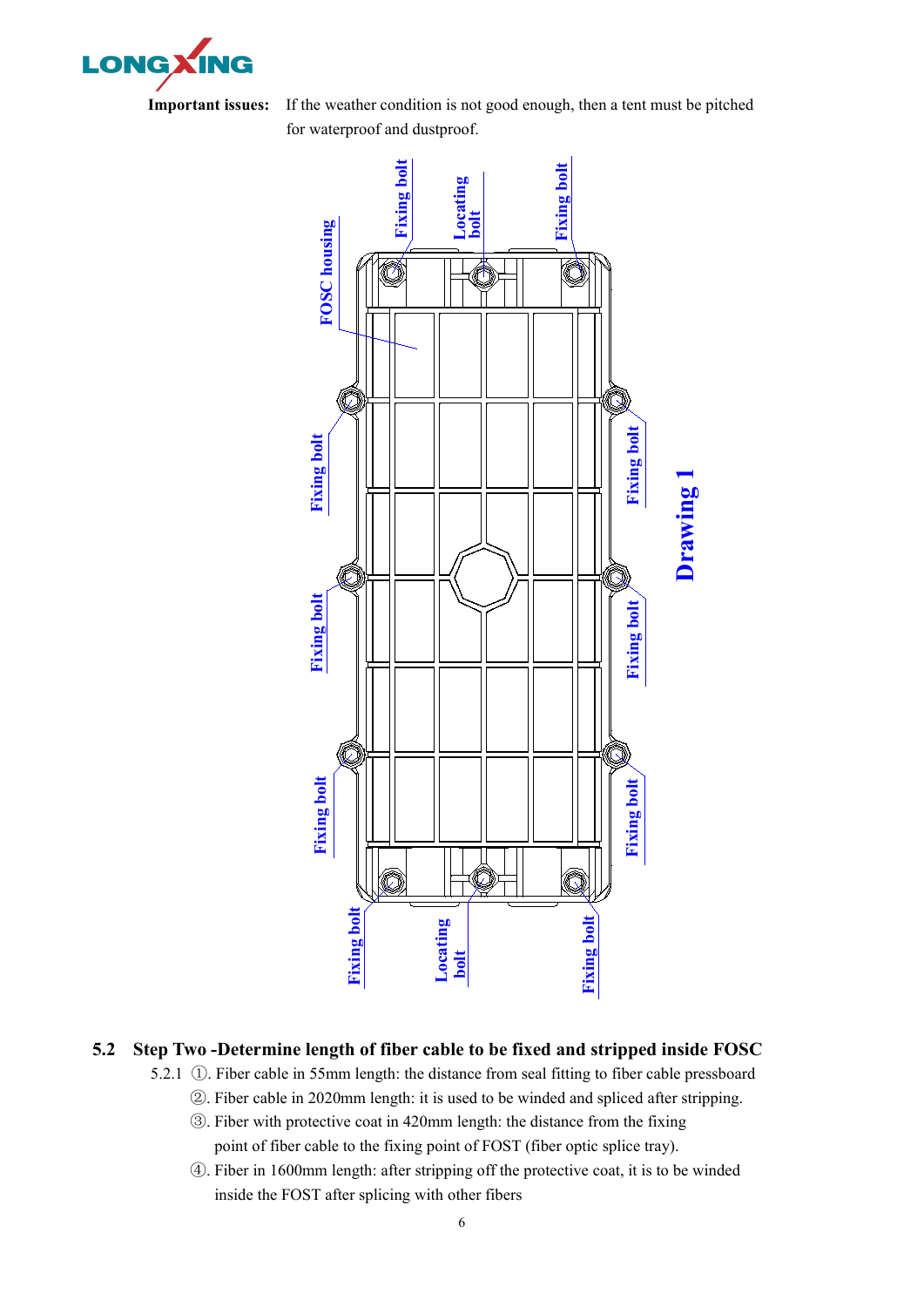

5.2.2 See Drawing 2

**Important issues:** 1. Reserve enough length of fiber cable to be spliced.

2. Stripping length also could be decided by customers according to installation requirement



## **5.3 Step Three – Strip off fiber protective coat of fiber cable and fiber**

- 5.3.1 Strip off protective coat of fiber cable from the temp. locating mark with the cutter and the stripper, please refer to Drawing 2 for stripping length. Stripping length also could be decided according to installation requirement
- 5.3.2 See Drawing 3.

**Important issues**: If it is difficult to pull all the protective coat of fiber cable at one time, strip it off section by section to avoid fiber breakage.



## **5.4 Step Four – Separate fiber cores and prepare work prior to fixing fiber.**

- 5.4.1 Wind 2 layers of insulation tape on protective coat of fiber core. Meanwhile, get rid of the stuffing to separate fiber core and clean them. Form a ring with the diameter of 100mm or so and fix it on the fiber temporarily by adhesive tape.
- 5.4.2 This FOSC is provided with six inlet/outlet ports. Number of fiber cables is determined by the customers according to theiractual requirements and the corresponding number of port plugs should be taken out. The max number of fiber cables to be installed is six.
- 5.4.3 This FOSC is suitable for the following diameters of fiber cables respectively: Port A: suitable for fiber cable with max. external diameter ф16mm Port B: suitable for fiber cable with max. external diameter ф16mm
- 5.4.4 The corresponding inlet/outlet ports are to be selected according to fibercables actually installed. When the diameter of fiber cable is smaller than that of the inlet/outlet port, then the sealing tape should be used to enlarge the external diameter of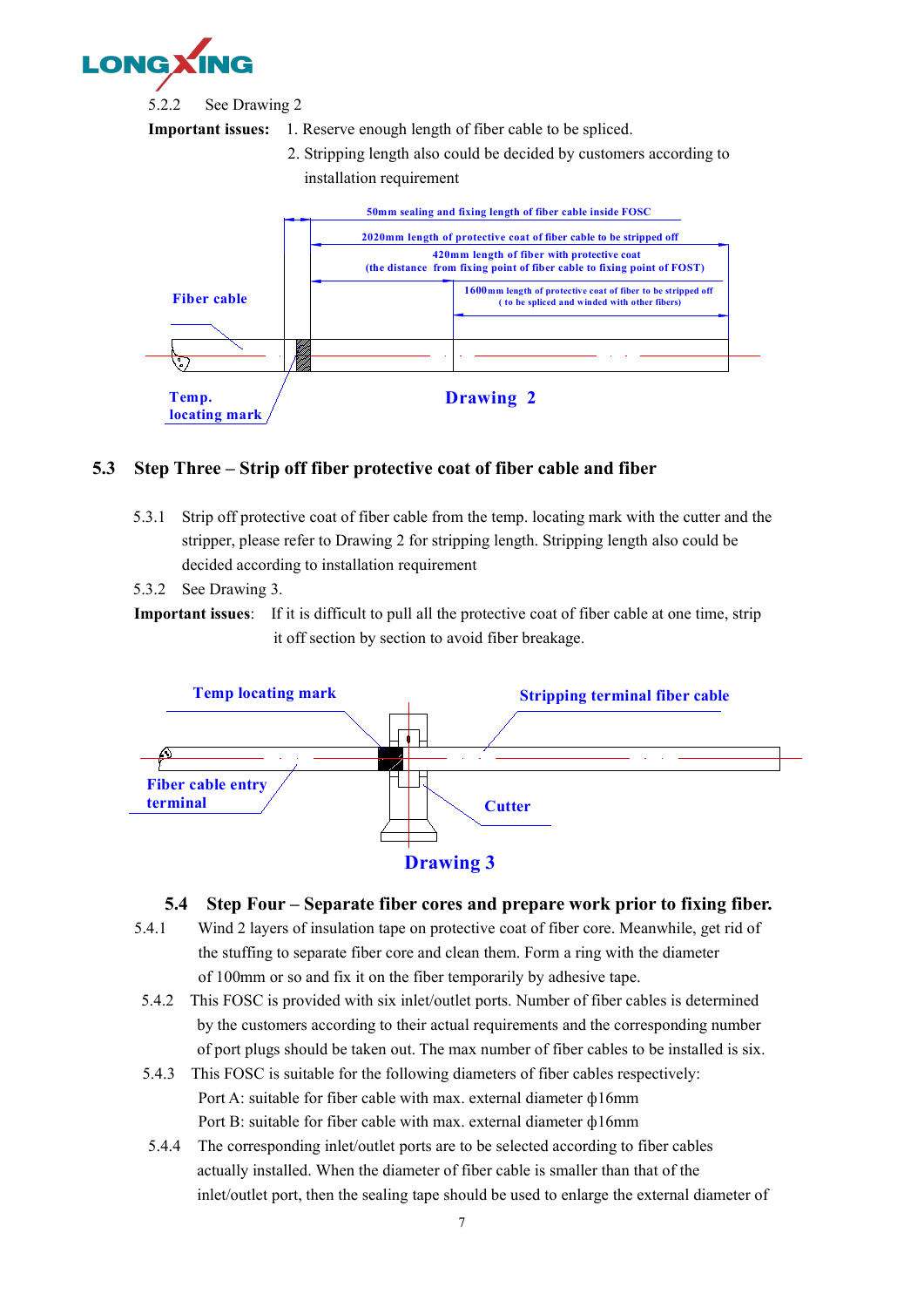![](_page_7_Picture_0.jpeg)

fiber cable, of which the perimeter could be measured by measuring paper marked by Hole A, Hole B, coming as accessories.

- 5.4.5 Reserve reinforced core in 40mm length and cut off the unnecessary ones.
- 5.4.6 See Drawing 4

**Important Issues**: 1. Before the seal tape is used for enlarging the fiber cable diameter, it shouldbe scratched and to be cleaned with abrasive cloth and ethyl alcohol.

2. Cut off reinforced core with a special cutting plier.

![](_page_7_Figure_6.jpeg)

#### **5.5 Step Five - Fix reinforced core and fiber cable**

- 5.5.1 Upon finishing the above steps, then demount port plugs, pressboard and fixing nut of reinforced core.
- 5.5.2 Tighten fiber cable pressboard. If the diameter of fiber cable is not long enough, then enlarge it with insulation tape.
- 5.5.3 Tighten nut of reinforced core with the special wrench (plastic) and then retighten it with the metal wrench.(the metal wrench should be provided by operator).
- 5.5.4 See Drawing 5
- **Important issue**: Make sure to check whether the fiber cable stripped fits in with the fixing ports or not. If not, the adjustment should be done in time. Otherwise it will affect installation quality.

![](_page_7_Figure_13.jpeg)

#### **5.6 Step Six - Splice fibers**

5.6.1 Follow user manual of fusion splicing machine to splice fiber cores. **Important issue**: pay attention to the twist and bend of fiber.

#### **5.7 Step Seven -Install heat shrinkable protective sleeve and house fibers**

5.7.1 When having completed splicing the fibers, the first fiber ring should be housed on the farthest side of FOST, the remaining fiber should be winded, forming a ring with diameter not less than 80mm, then put it into FOST (Fiber Optic Splice Tray) together with heat shrinkable sleeve for splice protection.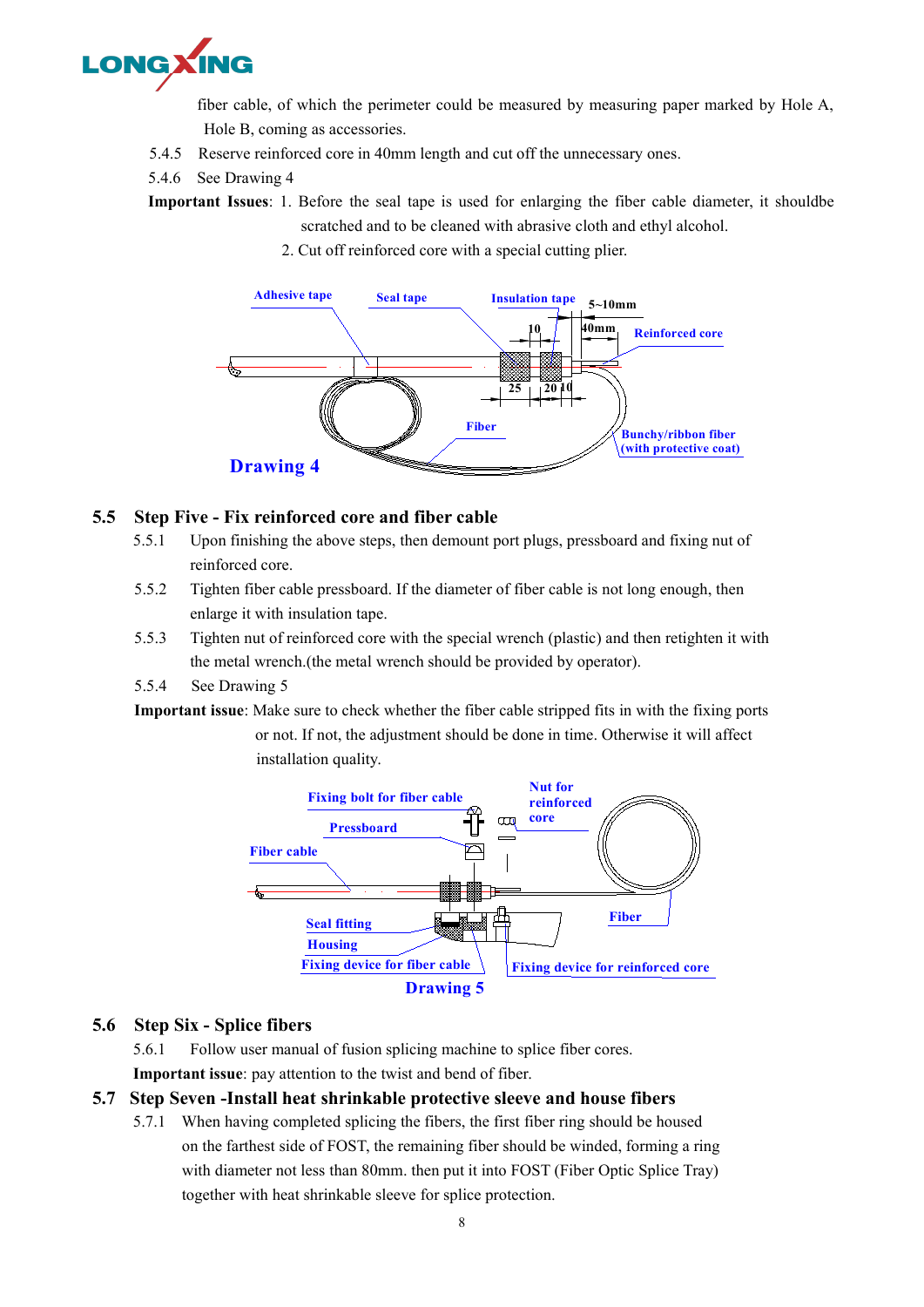![](_page_8_Picture_0.jpeg)

( Firstly fix heat shrinkable protective sleeve into the slot, then enlarge the diameter of

- fiber ring properly.)
- 5.7.2 see Drawing 6

**Important issue**: pay attention to the twist and bend of fiber.

![](_page_8_Figure_5.jpeg)

#### **5.8 Step Eight - Check up comprehensively**

To ensure the technical requirements, the following instructions mustbe followed:

- 5.8.1 The fibers in the FOST are spliced and installed orderly. The curved diameter
- of fiber meets with the technical requirements.
- 5.8.2 The internal tighteners are tightened.
- 5.8.3 The inlet/outlet ports without fiber cables must be blocked up with the port plugs.
- 5.8.4 Control the amount of seal tape within a proper range.
- 5.8.5 Seal fitting is installed neatly and smoothly.
- 5.8.6 Seal the cover of seal fitting
- 5.8.7 See Drawing 7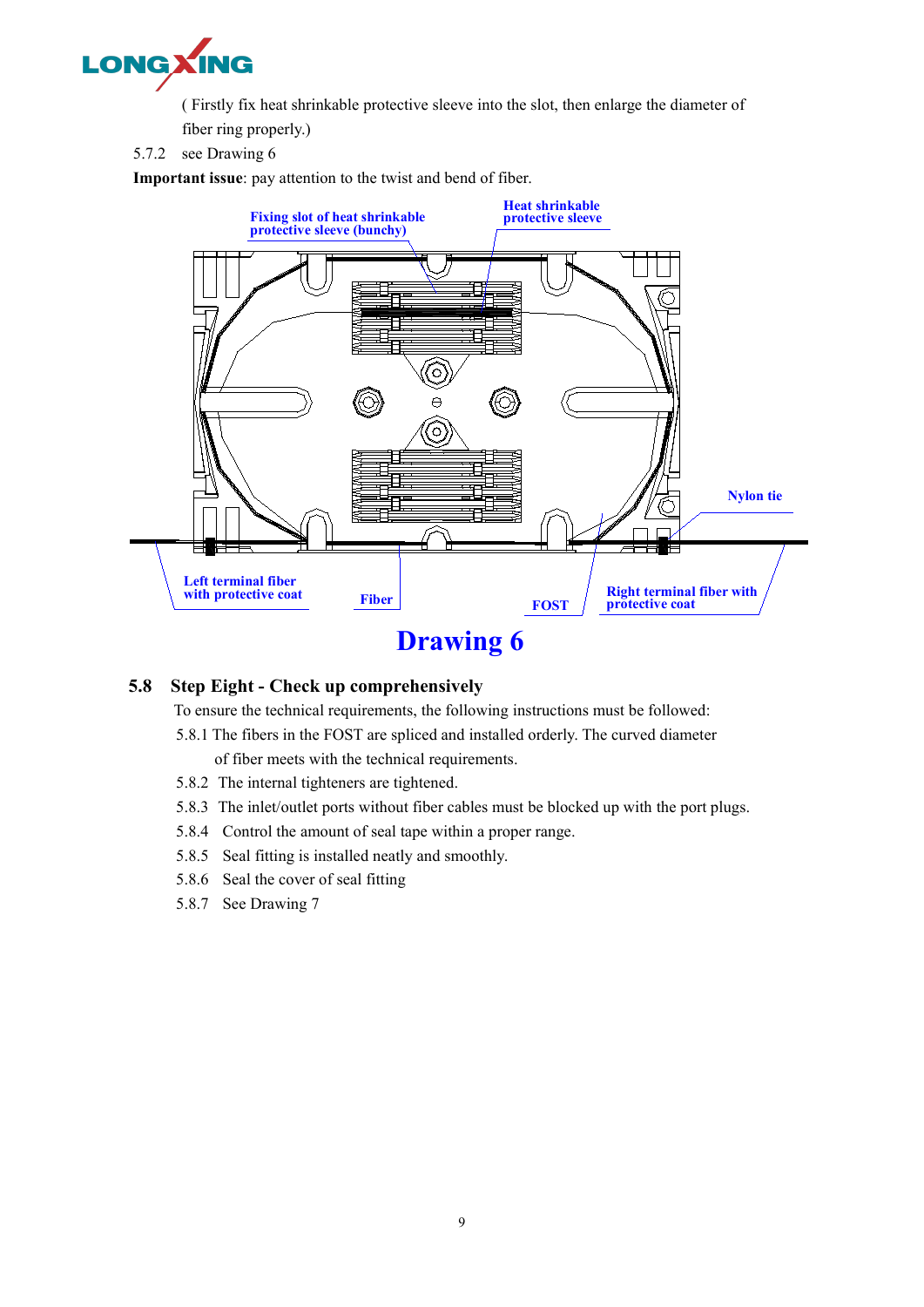![](_page_9_Picture_0.jpeg)

#### **5.9 Step Nine – Assemble FOSC housing**

- 5.9.1 Put the FOSC cover on the FOSC bottom directly.
- 5.9.2 Put two pieces of insert plates into the slot.
- 5.9.3 Insert two pieces of locating bolt of FOSC and tighten it with the special wrench.
- 5.9.4 If the FOSC is for aerial application, then put the hanging hook on one side of the closure and then tighten fixing bolts on both sides. Otherwise tighten the four fixing bolts on four corners respectively.
- 5.9.5 See drawing 8

LONGXING

**Important issues**: cleaning the housing and pay attention to the above sequence.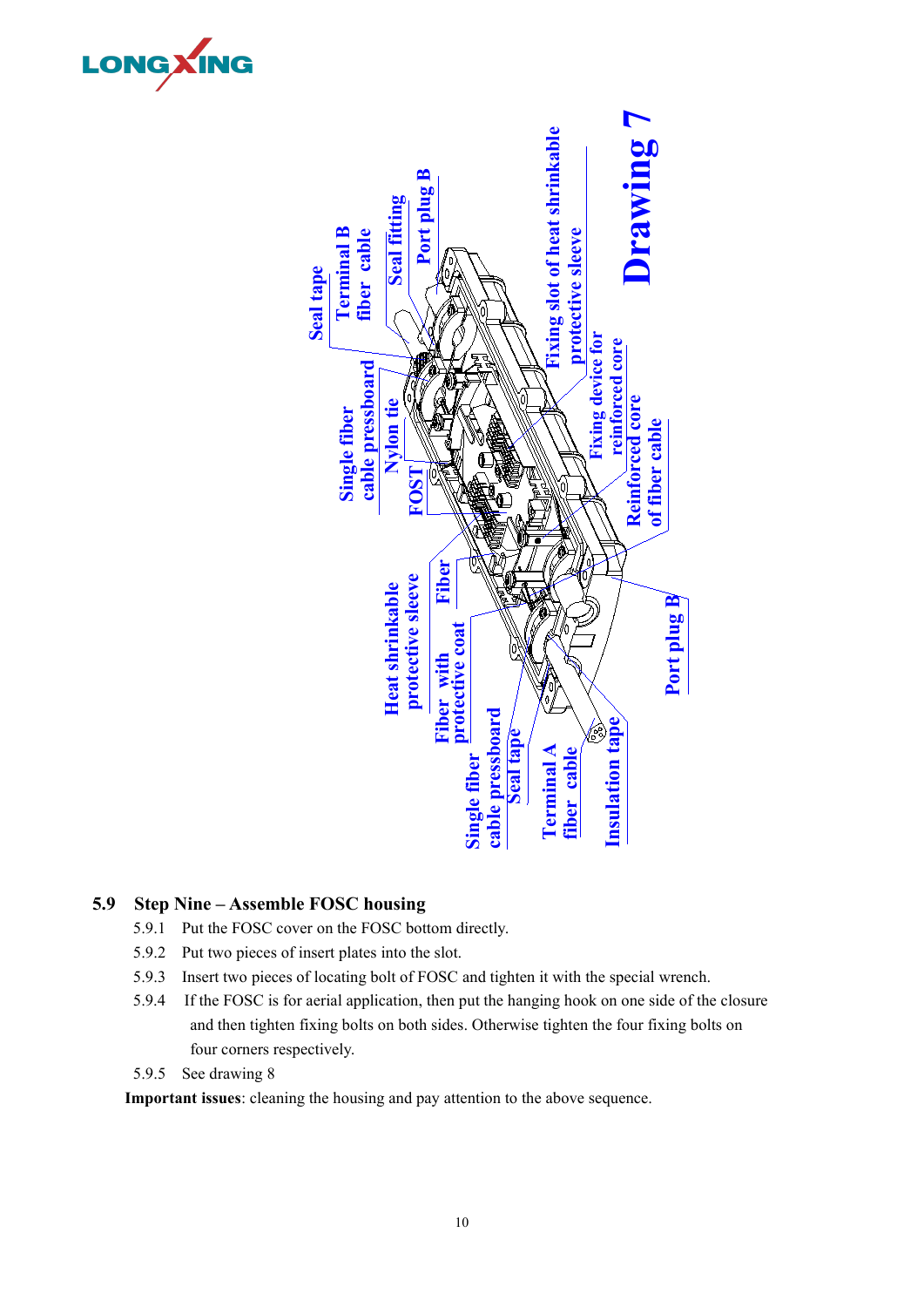![](_page_10_Picture_0.jpeg)

![](_page_10_Figure_1.jpeg)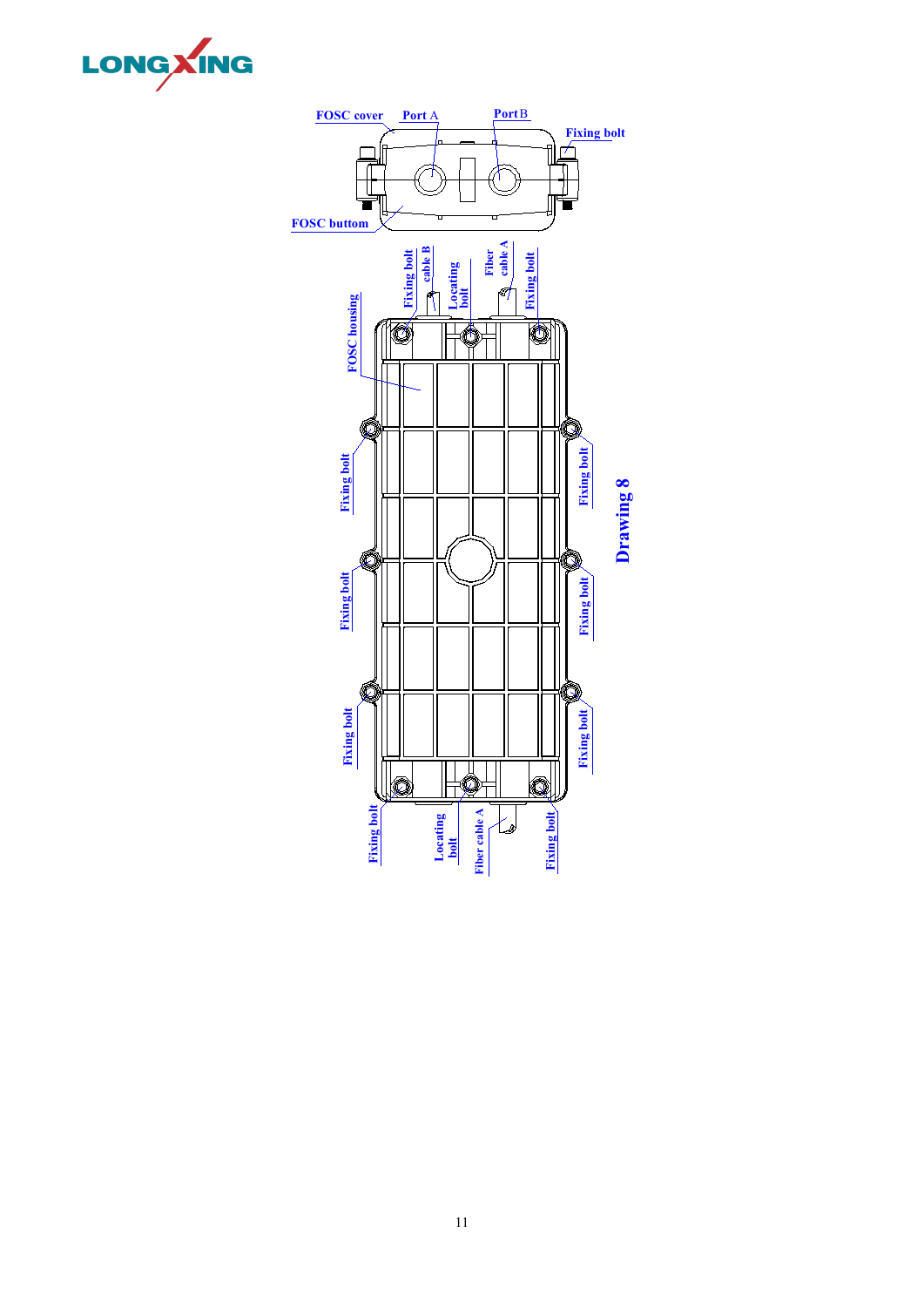![](_page_11_Picture_0.jpeg)

|  | 6. Fiber Optic Splice Closures (FOSC) inspecting and testing items |  |
|--|--------------------------------------------------------------------|--|
|--|--------------------------------------------------------------------|--|

|                      |                                                                            | <b>Inspecting type</b> |                  |  |
|----------------------|----------------------------------------------------------------------------|------------------------|------------------|--|
| Inspecting           | <b>Technical Requirements</b>                                              | <b>Routine test</b>    |                  |  |
| item                 |                                                                            | (Before leaving        | <b>Type test</b> |  |
|                      |                                                                            | factory)               |                  |  |
|                      | Each small package contains one fiber optic splice                         |                        |                  |  |
| Package              | closure, together with its accessories, tools, installation                |                        |                  |  |
|                      | manual and packing list.                                                   |                        |                  |  |
|                      | Intact in shape, no burrs, bubbles, chaps, pores, warps,                   | full                   |                  |  |
| Appearance           | impurities and other defects, all background colors should                 |                        |                  |  |
|                      | be even and continual.                                                     |                        |                  |  |
| <b>Sign</b>          | There is a clear sign on the housing, such as name and                     |                        |                  |  |
|                      | model of the product, etc.                                                 |                        |                  |  |
|                      | The fibers reserved are to be winded in fiber optic splice                 |                        |                  |  |
| <b>Fiber storage</b> | tray (FOST), the length of fibers housed in FOST is $\geq$                 |                        |                  |  |
| device               | 1.6m, the curved radius is $>30$ mm. During the installation               |                        |                  |  |
|                      | and maintenance, there should be no attenuation on fibers.                 |                        |                  |  |
| Electrical           | Inside FOSC: metallic components of fiber cables has the                   |                        |                  |  |
| jointing             | functions of electrical putting through,<br>earthing                       |                        |                  |  |
| device               | connection and disconnecting. It is possible to install                    |                        | At least 3       |  |
|                      | earthing deriving device outside the housing                               |                        | sets             |  |
|                      | After sealing according to the stipulated operation                        |                        | sampled          |  |
| <b>Sealing</b>       | procedures, the injected air pressure is $100\text{KPa} \pm 5\text{Kpa}$ , |                        | each time        |  |
|                      | when immersed in clean water of normal temperature for                     |                        |                  |  |
| performance          | 15 minutes, there should be no air bubbles, then observed                  | At least 3 sets        |                  |  |
|                      | for 24 hours, there should be no change of air pressure.                   | sampled each           |                  |  |
|                      | After reopening and resealing according to the stipulated                  | time                   |                  |  |
|                      | operation procedures, the injected air pressure is 100KPa                  |                        |                  |  |
| <b>Re-sealing</b>    | $\pm$ 5Kpa, when immersed in clean water of normal                         |                        |                  |  |
| performance          | temperature for 15 minutes, there should be no air                         |                        |                  |  |
|                      | bubbles, then observed for 24 hours, there should be no                    |                        |                  |  |
|                      | change of air pressure.                                                    |                        |                  |  |
| Pull                 | Bearing pull is $\geq$ 800N at axle orientation, there should              |                        |                  |  |
|                      | be no breakage on the housing.                                             |                        |                  |  |
|                      | Bearing pressure of 2000N/10cm for 1 minutes, there                        |                        |                  |  |
| Punching             | should be no breakage on the housing                                       |                        |                  |  |
|                      | Bearing impact energy of 16N·m, 3 times of impacts there                   |                        |                  |  |
| Impact               | should be not breakage on the housing                                      |                        |                  |  |
|                      | The spot between the FOSC and seal fitting can bear                        |                        |                  |  |
| <b>Bending</b>       | bending tension of 150N at bending angle of $\pm 45^{\circ}$ for 10        | At least 3 sets        | At least 3       |  |
|                      | circles, there should be no breakage on the housing                        | sampled each           | sets             |  |
|                      | Bearing torsion 50N $\cdot$ m, 10 circle at torsion angle±90 <sup>0,</sup> | time                   | sampled          |  |
| <b>Torsion</b>       | There should be no breakage on the housing.                                |                        | each time        |  |